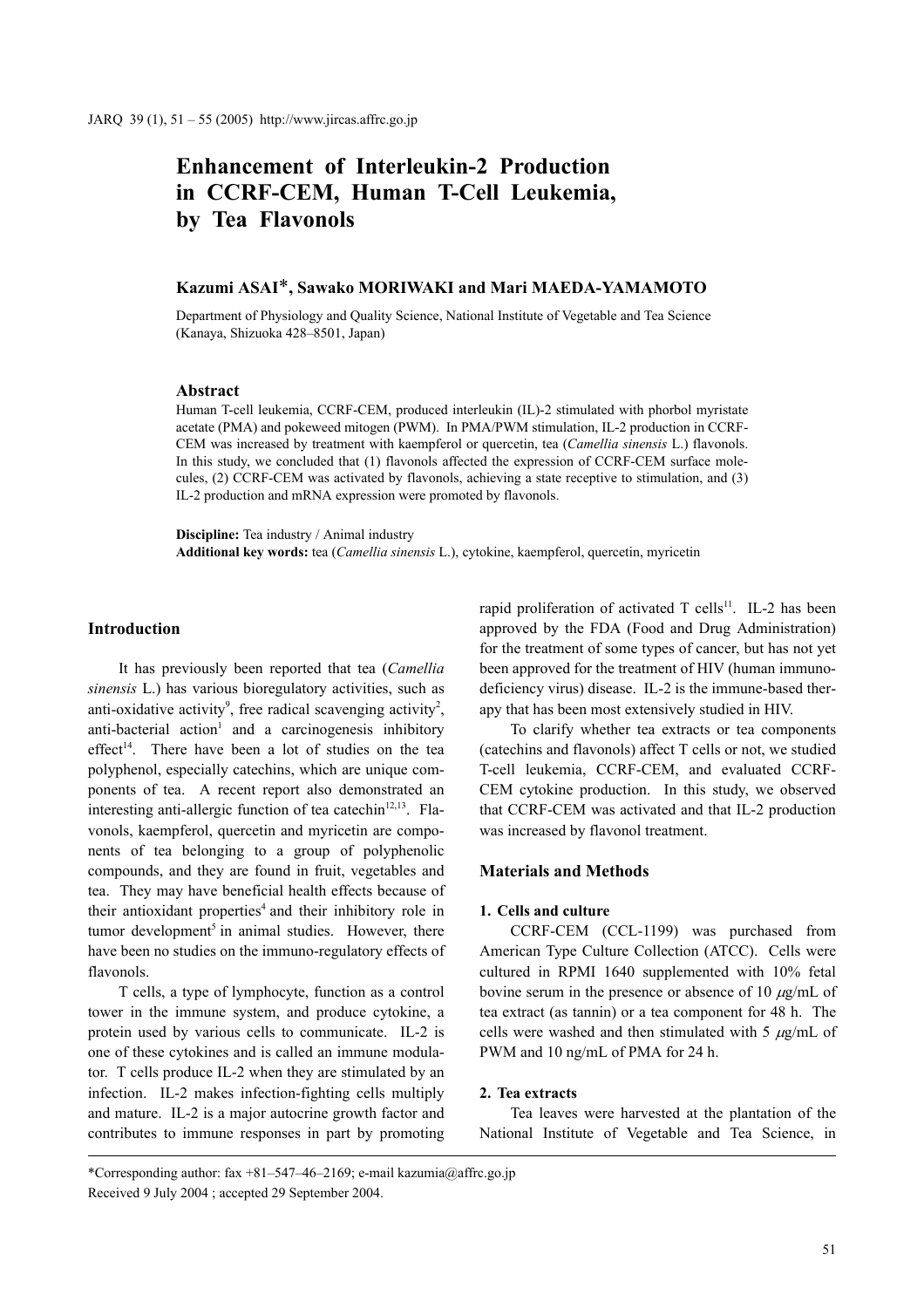Kanaya, Shizuoka, Japan, and we used two cultivars of tea, 'Yabukita' and 'Benifuki'. The tea leaves were dried in a microwave and pulverized, and then 10 mL of distilled water was poured onto 0.2 g of tea and steeped at 60ºC for 10 min. The tannin content of the samples was measured using colorimetric determination with ferrous  $t$ artrate<sup>12</sup>. Assay tannin content or tea component content (final concentration:  $10 \mu g/mL$ ) was defined by a cell viability test from 1 pg/mL to 1 mg/mL. Epigallocatechin gallate (EGCG), epigallocatechin (EGC), epicatechin gallate (ECG) and epicatechin (EC), kaempferol, quercetin and myricetin were purchased from Sigma-Aldrich.

# **3. ELISA for the measurement of IL-2 cytokine production**

The concentration of IL-2 in the culture supernatant was measured by ELISA using BD OptEIA<sup>TM</sup> Human IL-2 ELISA Set (BD Biosciences).

### **4. RNA extraction and quantitative RT-PCR analysis**

Total RNA was isolated from cells using the ISOGEN reagent (Nippon Gene). Reverse transcription was carried out with Ready-To-Go<sup>TM</sup> RT-PCR Beads (Amersham Bioscience). The primers used were as follows: β-actin forward, 5'-TGA CGG GGT CAC CCA CAC TGT GCC CAT CTA-3'; β-actin reverse, 5'-CTA GAA GCA TTG CGG TGG ACG ATG GAG GG-3'; IL-2 forward, 5'-ATG TAC AGG ATG CAA CTC CTG TCT T-3'; and IL-2 reverse, 5'-GTC AGT GTT GAG ATG ATG CTT TGA C-3'. PCR was performed for 20 cycles of denaturation at 95ºC for 1 min, annealing at 60ºC for 1 min and primer extension at 72ºC for 1 min. PCR products were separated on 1.2% agarose gel and visualized by ethidium bromide staining.

### **5. Flow cytometry analysis**

CCRF-CEM cells were cultured in the presence of 10  $\mu$ g/mL of flavonol for 48 h. Cells were then washed and incubated at 4ºC for 30 min with the appropriate staining reagents according to a standard method<sup>7</sup>. The reagents used in this study were as follows: anti-CD3-PE, anti-CD4-PE, anti-CD8-PE, anti-CD25-FITC, anti-CD69-PE, anti-mouse IgG-PE, and anti-mouse IgG-FITC. Reagents were purchased from Beckman Coulter. Flow cytometry analysis was performed on EPICS XL (Beckman Coulter), and their results were analyzed with CELLQUEST software (Becton Dickinson).

# **Results**

### **1. Production of IL-2 cytokine in CCRF-CEM**

To clarify the effect of tea components on the immune system, CCRF-CEM, human T-cell leukemia, was used. IL-2 production was detected in CCRF-CEM stimulated with PMA and PWM. Among the tea components tests, IL-2 production was increased after CCRF-CEM was cultured with flavonols, especially kaempferol



### **Fig. 1. Flavonols promote IL-2 cytokine production**

CCRF-CEM cells  $(5 \times 10^5/\text{mL})$  were cultured with tea extract, catechins or flavonols for 48 h. Cells were then washed and stimulated with PMA (10 ng/mL) and PWM (5  $\mu$ g/mL) for 24 h. Mean IL-2 cytokine production in each culture is shown with the standard deviation. Data represent the results from at least four independent experiments.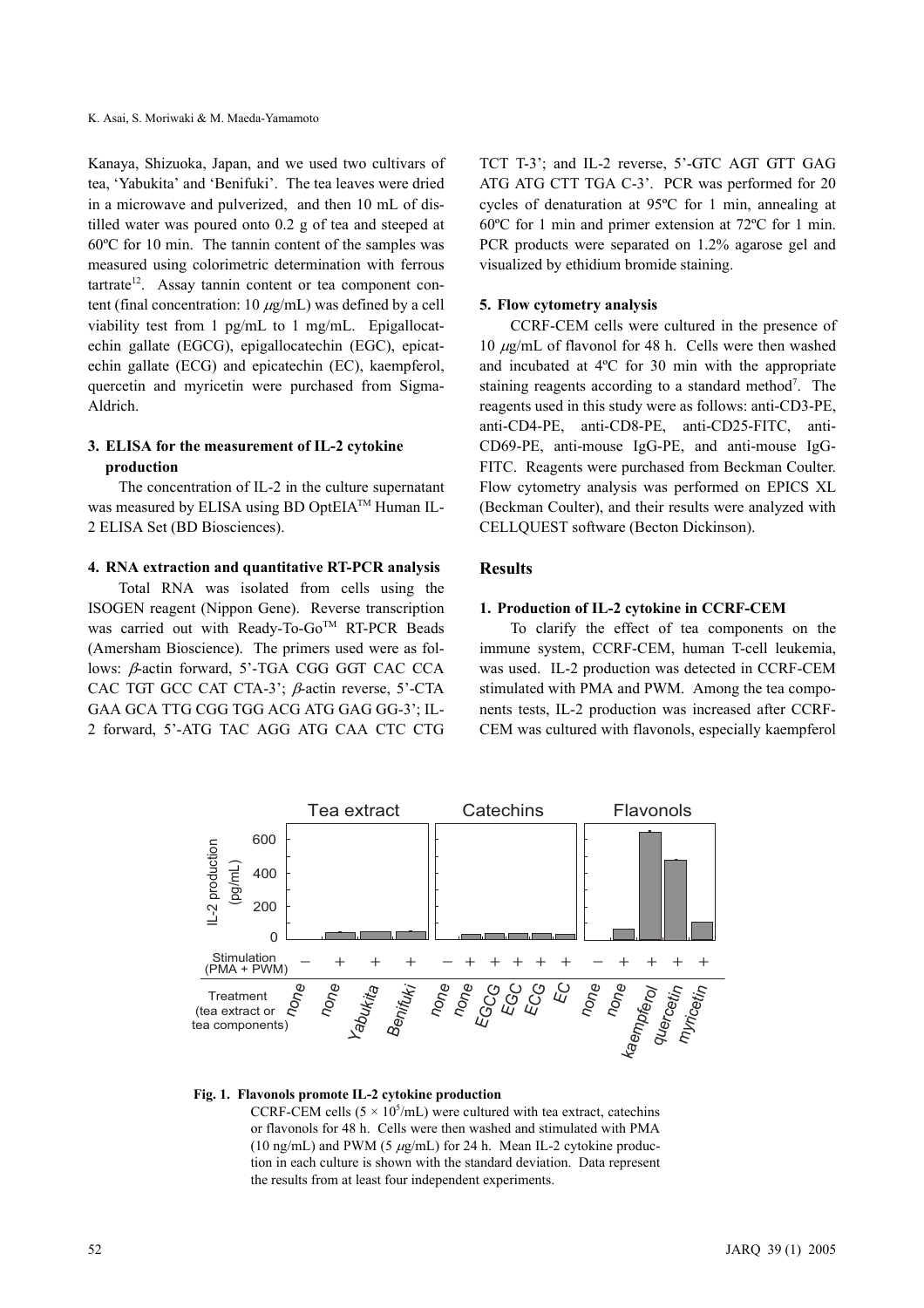and quercetin (Fig. 1). However, tea extract from 'Yabukita' as well as 'Benifuki' and catechins (EGCG, EGC, ECG and EC) did not affect IL-2 production.

### **2. Expression of IL-2 mRNA in CCRF-CEM**

We next examined the capacity of flavonols to enhance IL-2 mRNA expression. To determine the level of mRNA for IL-2 in CCRF-CEM cells, we performed quantitative competitive RT-PCR. When CCRF-CEM was treated with kaempferol or quercetin and stimulated by PMA/PWM, the IL-2 mRNA expression of these cells was upregulated. The potency of flavonols in enhancing steady-state IL-2 mRNA expression was similar to that observed in enhanced IL-2 protein synthesis (Fig. 2b).

### **3. Expression of CD molecules in CCRF-CEM**

IL-2 is a major autocrine growth factor for T lymphocytes<sup>9</sup>. It exerts its growth-promoting properties after interaction with specific membrane binding sites (IL-2 receptor  $\alpha$  chain: CD25) expressed on activated, but not on resting,  $T$  cells<sup>10</sup>. We then estimated that surface molecules of CCRF-CEM were changed by flavonol treatment. We expected that the expression of CD25 was increased by kaempferol or quercetin treatment, so we investigated the expression of CD25 on CCRF-CEM. However, the CD25 expression did not increase by flavonol treatment.

We then investigated the expression of other molecules, CD3, CD4, CD8 and CD69 on CCRF-CEM. CD3, CD4 and CD8 molecules were T-cell specific markers, and CD69 was an activated T-cell marker. It was clear that the CD69 expression of CCRF-CEM was increased by kaempferol or quercetin treatment in synchronized IL-2 production and mRNA expression. Furthermore, CD3 expression was increased by flavonols, especially quercetin, showing that CCRF-CEM was activated by flavonol treatment. Conversely, CD4 and CD8 expressions were hardly affected by flavonol treatment (Fig. 3).

### **Discussion**

To clarify the immunoregulatory effects of tea extracts and components on T cells, we analyzed cytokine production using human T-cell leukemia, CCRF-



### **Fig. 2. Structure of flavonols and PMA+PWM stimulation of CCRF-CEM cells**

a: Structure of flavonols; kaempferol, quercetin and myricetin.

b: CCRF-CEM cells  $(5 \times 10^5/\text{mL})$  were cultured with flavonols for 48 h. Cells were then washed and stimulated with PMA (10 ng/mL) and PWM (5  $\mu$ g/mL) for 24 h. After harvesting the cultured cells, total RNA was extracted. mRNA levels of IL-2 and  $\beta$ -actin were determined by RT-PCR analysis with template cDNA. Three independent experiments were performed with similar results.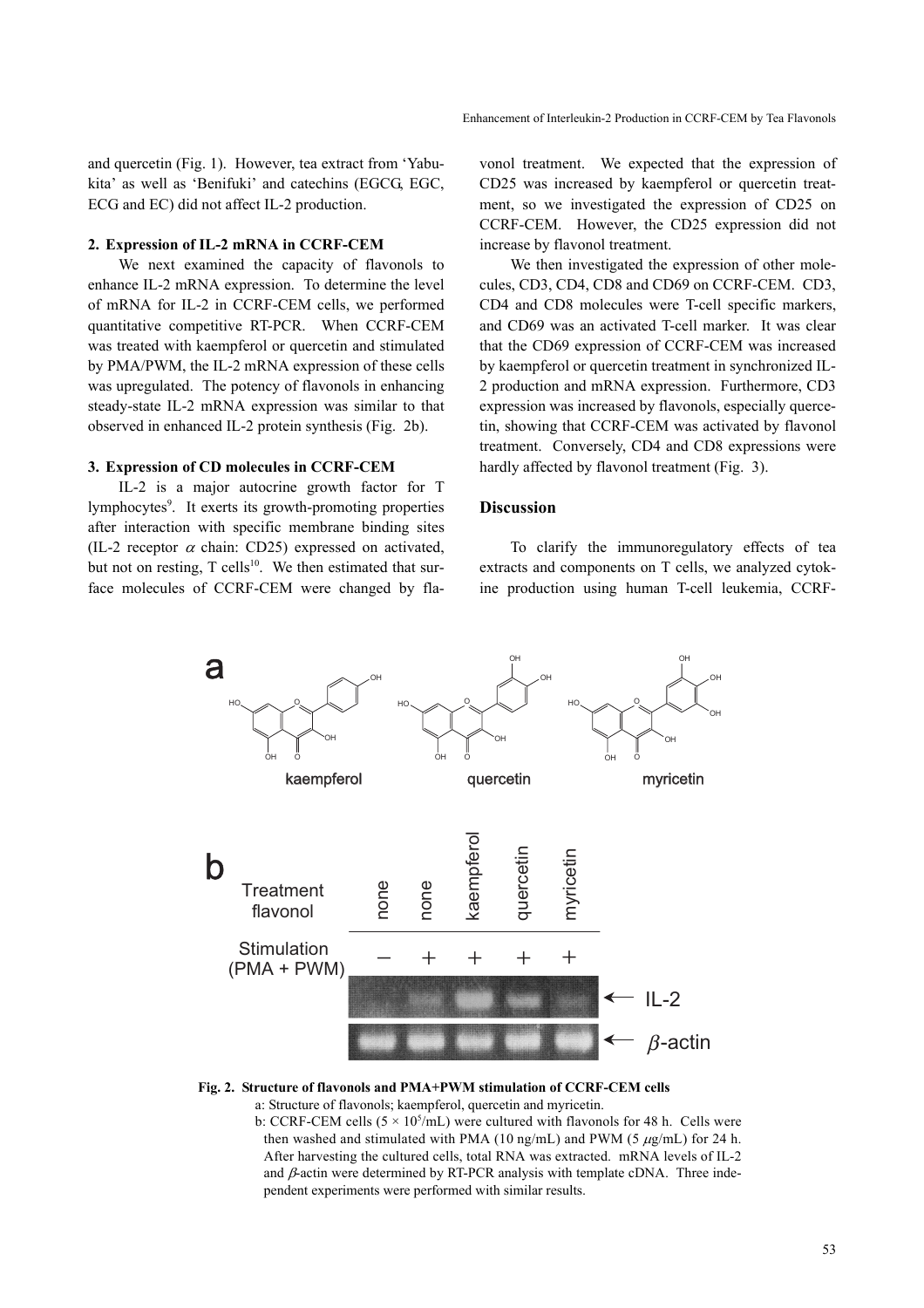

**Fig. 3. Expression of the surface molecules on CCRF-CEM cells**  CCRF-CEM cells were cultured with flavonols for 48 h. After harvesting the cultured cells, cells were stained by anti-CD3, anti-CD4, anti-CD8, anti-CD69 and anti-mouse IgG PE conjugated antibodies or anti-CD25 and anti-mouse IgG FITC conjugated antibodies. The percentages of positive cells are shown. Dotted line: control.

CEM. When CCRF-CEM was stimulated by PMA and PWM, the cells produced IL-2. It is essential that IL-2 regulates T-cell proliferation and survival for correct homeostasis in the immune system. We first analyzed whether the IL-2 production level was influenced by tea extracts or components. As shown in Fig. 1, the IL-2 production level was not changed by tea extracts or catechins, showing that they had no effect on CCRF-CEM. In this study 'Yabukita' tea extract contained EGCG, EGC, ECG and EC in concentrations of 26.5, 43.5, 5 and 14.5 mg/L, respectively. 'Benifuki' tea extract contained EGCG, EGC, ECG and EC in concentrations of 34, 38, 8.3 and 11.5 mg/L, respectively. However, in flavonol treatment, especially kaempferol or quercetin, IL-2 production was significantly increased, whereas myricetin had no effect on IL-2 production. Furthermore, as shown in Fig. 2, because the IL-2 mRNA level was increased with kaempferol or quercetin, it is conceivable that flavonols influence cell signal transduction and enhance CCRF-CEM cell IL-2 production at a transcriptional, or posttranscriptional level. We didn't analyze for flavonols, so we didn't know the concentrations of kaempferol, quercetin and myricetin in tea extracts of, 'Yabukita' and 'Benifuki' used in this study. It was necessary to refer to other research for the concentrations of kaempferol, quercetin and myricetin in green tea which were 15, 23 and 12 mg/L respectively, when 5 g of Sencha was placed in 500 mL of boiling water for 5 min<sup>3</sup>. However, we did not clarify why different influences were observed between kaempferol or quercetin and myricetin. Recent reports showed that kaempferol suppressed interferon-γ and IL-2 production in an *in vivo* experiment<sup>8</sup>. These results differ between *in vivo* and *in vitro* experiments, so it is necessary to analyze more *in vitro* experiments using T-cell leukemia.

CCRF-CEM treated with kaempferol or quercetin showed a higher level of CD69 and CD3 expression as compared to the non-treatment group. CD69 expression was TCR (T-cell receptor)-dependent and CD3 bound to TCR. Therefore it was conceivable that CCRF-CEM was sensitized with kaempferol or quercetin through the TCR, and CCRF-CEM was in an activated state. However, CD25 was not affected by flavonols, because its expression was not TCR dependent and it may have other pathways. CD4 and CD8 were T-cell subset markers, so it was conceivable that flavonols did not affect the T-cell phenotype.

We therefore conclude that CCRF-CEM was activated by flavonols, kaempferol or quercetin, achieving a state receptive to stimulation, and the IL-2 production